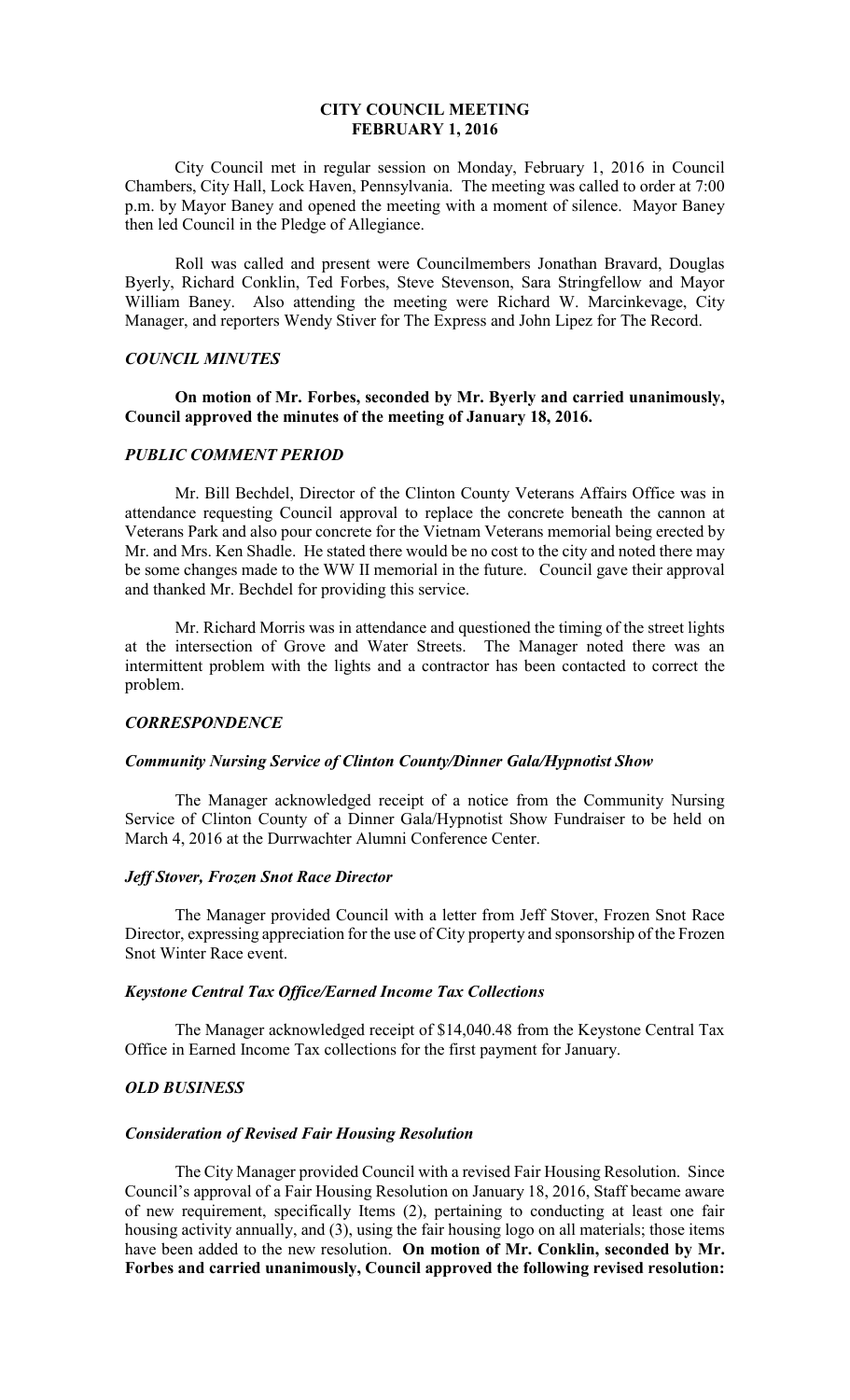#### RESOLUTION NO. 1246

# FAIR HOUSING RESOLUTION

 LET IT BE KNOWN TO ALL PERSONS of the City of Lock Haven that discrimination in the sale, rental, leasing, financing of housing or land to be used for construction of housing, or in the provision of brokerage services because of race, color, sex, national origin, religion, familial status (families with children), or handicap (disability) is prohibited by Title VIII of the Civil Rights Act of 1968 (Federal Fair Housing Law) and the Pennsylvania Human Relations Act adds the additional protected classes of age and ancestry. It is the policy of the City of Lock Haven to implement programs to ensure equal opportunity in housing for all persons regardless of race, color, sex, national origin, religion, familial status, handicap (disability), age and ancestry. Therefore, the City of Lock Haven does hereby pass the following Resolution.

 BE IT RESOLVED, that within available resources the City of Lock Haven will assist all persons who feel they have been discriminated against because of race, color, sex, national origin, religion, familial status, handicap (disability), age and ancestry to seek equity under Federal and State laws by filing a complaint with the local Fair Housing Officer, Pennsylvania Human Relations Commission and the U. S. Department of Housing and Urban Development, whichever is chosen by the person filing the complaint.

 BE IT FURTHER RESOLVED that the City of Lock Haven shall make publically known this Resolution and through this publicity shall cause owners of real estate, developers, and builders to become aware of their respective responsibilities and rights under the Federal Fair Housing Law, the Pennsylvania Human Relations Act, and any local laws or ordinances.

FURTHER ACTION will at a minimum include, but not limited to:

- (1) Publicizing the name and contact information of the local Fair Housing Officer, which will include the process to file a complaint if a person feels they have been discriminated against in housing in any manner and other applicable fair housing information through local media and community contracts; and
- (2) Conduct at least one fair housing activity annually to better inform the public of their rights under the Fair Housing Law and Pennsylvania Human Relations Act; and
- (3) Use the fair housing logo on all materials dealing with housing programs such as but not limited to:
	- a. Public advertisements for vacancy or discussing the program
	- b. Applications for assistance
	- c. Contracts
	- d. Municipal letters dealing with the federal programs

Adopted this the  $18<sup>th</sup>$  day of January 2016.

# *NEW BUSINESS*

#### *Designation of Council Liaison Personnel*

The Manager noted that it is necessary to designate Councilmembers to serve as liaison between Council and various Boards, Commissions and Committees for 2016. **On motion of Mr. Byerly, seconded by Ms. Stringfellow and carried unanimously, Council appointed the following Council liaison personnel:**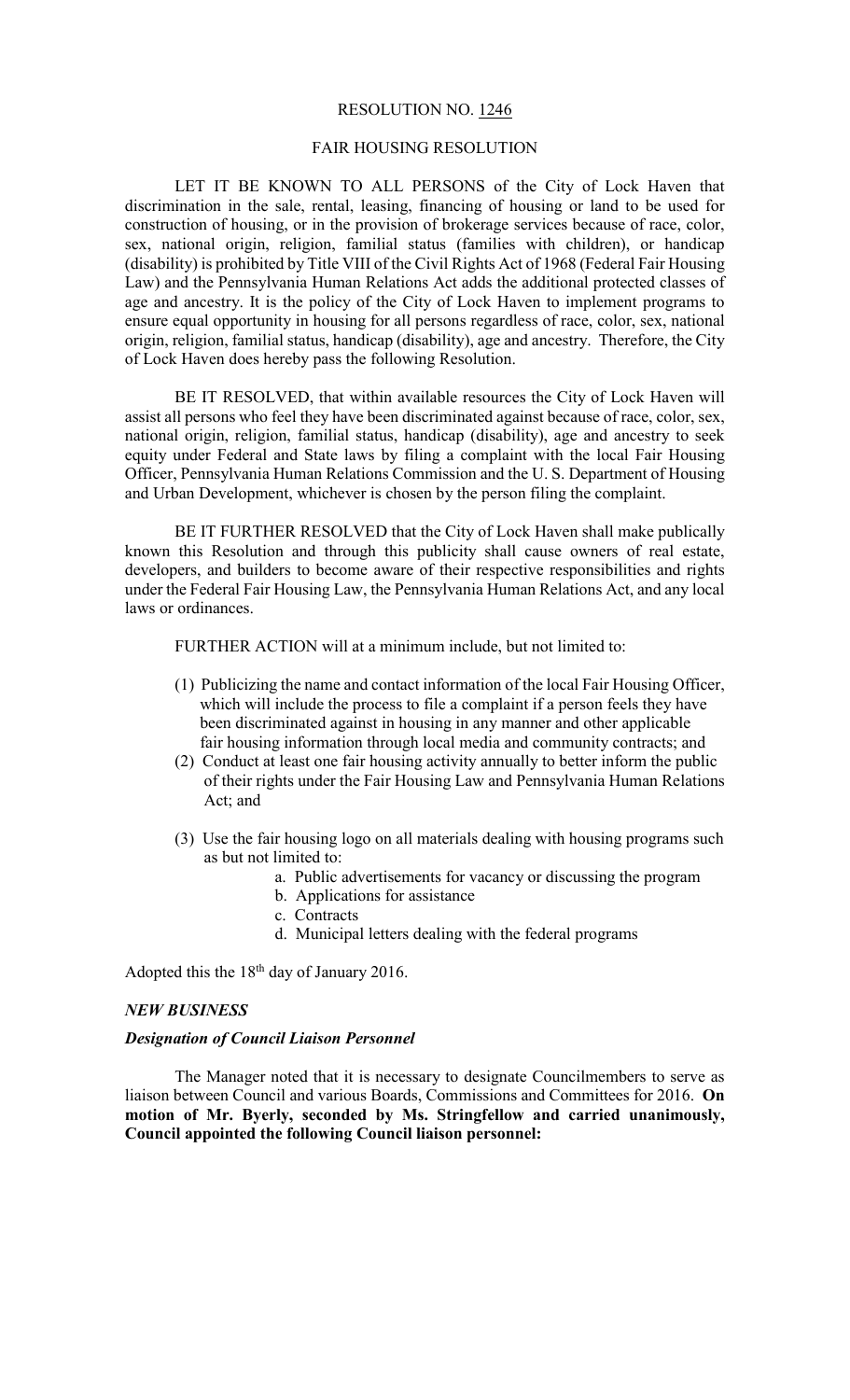*2016 Council Liaison Personnel:* 

| <b>Councilman Jonathan Bravard</b>    | <b>Central Clinton County COG</b><br><b>Central Clinton County Water Filtration Authority</b><br><b>Clinton County Sewer Authority</b> |
|---------------------------------------|----------------------------------------------------------------------------------------------------------------------------------------|
| Mayor William E. Baney                | <b>City Redevelopment Authority</b>                                                                                                    |
|                                       | <b>Lock Haven City Authority</b>                                                                                                       |
|                                       | <b>Cable TV Advisory Committee</b>                                                                                                     |
| <b>Councilman Douglas Byerly</b>      | <b>Clinton County Solid Waste Authority (Recycling)</b>                                                                                |
|                                       | <b>Code Enforcement Board of Appeals &amp; Review</b>                                                                                  |
|                                       | <b>Cable TV Advisory Committee</b>                                                                                                     |
| Councilman Richard L. Conklin         | <b>Clinton County Economic Partnership</b>                                                                                             |
|                                       | <b>Historic District Advisory Committee</b>                                                                                            |
| <b>Councilman Ted Forbes</b>          | L.H. University Community Advisory Board                                                                                               |
|                                       | <b>Central Clinton County COG (Alt. Rep.)</b>                                                                                          |
|                                       | <b>Ross Library Board of Trustees (Non Voting)</b>                                                                                     |
|                                       | Downtown Lock Haven, Inc. (Alt. Rep.)                                                                                                  |
| Councilman Stephen L. Stevenson       | <b>City Planning Commission</b>                                                                                                        |
|                                       | <b>Zoning Hearing Board</b>                                                                                                            |
|                                       | <b>Lock Haven Area Flood Protection Authority</b>                                                                                      |
|                                       | Downtown Lock Haven, Inc.                                                                                                              |
|                                       | L.H. University Community Advisory Board (Alt. Rep.)                                                                                   |
| <b>Councilwoman Sara Stringfellow</b> | <b>Airport Advisory Committee</b>                                                                                                      |
|                                       | <b>Environmental Advisory Committee</b>                                                                                                |
|                                       | Control Clinton County Water Filtration Authority (Alt Don)                                                                            |

 *Central Clinton County Water Filtration Authority (Alt.Rep.) Clinton County Sewer Authority (Alt. Rep.)*

# *Appointments to Boards and Commissions*

 The City Manager provided Council with a roster of proposed re-appointments to City boards, commissions, and committees. The City Manager noted that all of the individuals had been contacted and were receptive to the appointments. **On motion of Mr. Stevenson, seconded by Mr. Bravard and carried unanimously Council approved the following appointments to the City's various Boards and Commissions:** 

|                                                    | <b>TERM</b>    |
|----------------------------------------------------|----------------|
| NAME                                               | <b>EXPIRES</b> |
| <b>Lock Haven City Authority:</b><br>Gugino, Karen | 01/01/21       |
| <b>Central Clinton County</b>                      |                |
| <b>Water Filtration Authority:</b>                 |                |
| Houser, June L.                                    | 01/02/21       |
| City Planning Commission:                          |                |
| Butler, Wenda                                      | 01/01/20       |
| Meyers, Jann                                       | 01/01/20       |
| Coploff, Mary                                      | 01/01/20       |
| City Recreation & Parks Board:                     |                |
| Reichard, James T.                                 | 01/01/21       |
| Long, Joel                                         | 01/01/21       |
| Board of Health:                                   |                |
| Widmann, Dr. Louis S.                              | $01 - 01 - 21$ |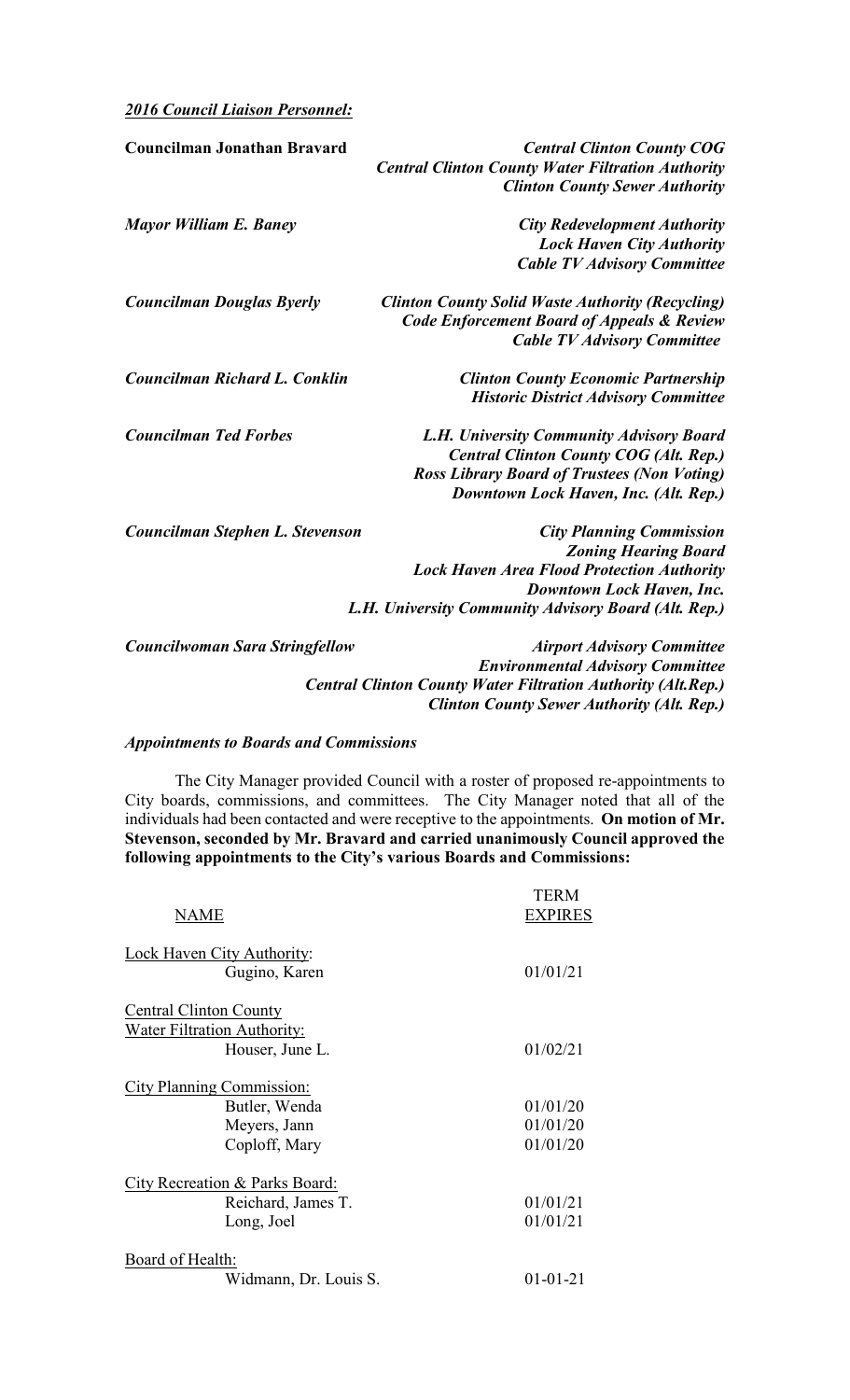| NAME                                         | <b>TERM</b><br><b>EXPIRES</b> |
|----------------------------------------------|-------------------------------|
| <b>Zoning Hearing Board:</b>                 |                               |
| Glenn, Larry                                 | $01 - 01 - 21$                |
| Civil Service Commission:                    |                               |
| Rendos, Michael                              | 01/01/20                      |
| Code Enforcement Board of Appeals & Review:  |                               |
| Lotfi, Reza                                  | $01 - 01 - 21$                |
| Laubscher, Gary, Jr.                         | 01/01/21                      |
| Communications Center Advisory Board:        |                               |
| Kibler, Keith (Member/Police)                | 12/31/16                      |
| Neff, Robert (City Member)                   | 12/31/16                      |
| Smith, Kristin (Alternate/Police)            | 12/31/16                      |
| Commercial Loan Program Committee:           |                               |
| Stover, Jeffery K. (Citizen)                 | 12/31/18                      |
| Long, Amy (Banking/Finance)                  | 12/31/18                      |
| Levee Advisory Committee:                    |                               |
| Lotfi, Reza                                  | 12/31/18                      |
| Forbes, Eileen                               | 12/31/18                      |
| <b>Historic District Advisory Committee:</b> |                               |
| Bowes JoAnn                                  | 12/31/18                      |
| Grieb, Charles                               | 12/31/18                      |

# *Nestlerode Contracting, Inc. /Extension of Contract for Snow Removal Equipment Rental*

The Manager noted that the 3 year contract for rental of snow removal equipment from Nestlerode Contracting Company was expiring this year. He requested approval of an extension of the contract with Nestlerode Contracting, Inc. at the current rates, through October 31, 2016. **On motion of Mr. Stevenson, seconded by Mr. Conklin and carried unanimously, Council approved the extension of the contract with Nestlerode Contracting for rental of snow removal equipment at the current rates through October 31, 2016.** 

# *PROPETY USE/EVENT REQUESTS*

#### *Sentimental Journey to Cub Haven/Request to Use Airport Facilities*

 The Manager acknowledged receipt of a request from Sentimental Journey to Cub Haven to use Airport facilities for their Annual Fly-In on June 21, 2016 through June 25, 2016 and for their Pancake Breakfast on May 1, 2016 and a Fall date TBD.

#### *Lock Haven Catholic School/Race for Education*

 The Manager acknowledged receipt of a request from Lock Haven Catholic School for the use of the levee for their annual Race for Education on April 29, 2016 from 11AM through 3PM.

**On motion of Mr. Conklin, seconded by Mr. Forbes and carried unanimously, Council approved the requests of Sentimental Journey to Club Haven for the use of Airport Facilities for their Annual Fly-in on June 21, 2016 through June 25, 2016 and for their Pancake Breakfast on May 1, 2016 and a Fall date TBD and Lock Haven Catholic School for their annual Race for Education on April 29, 2016.**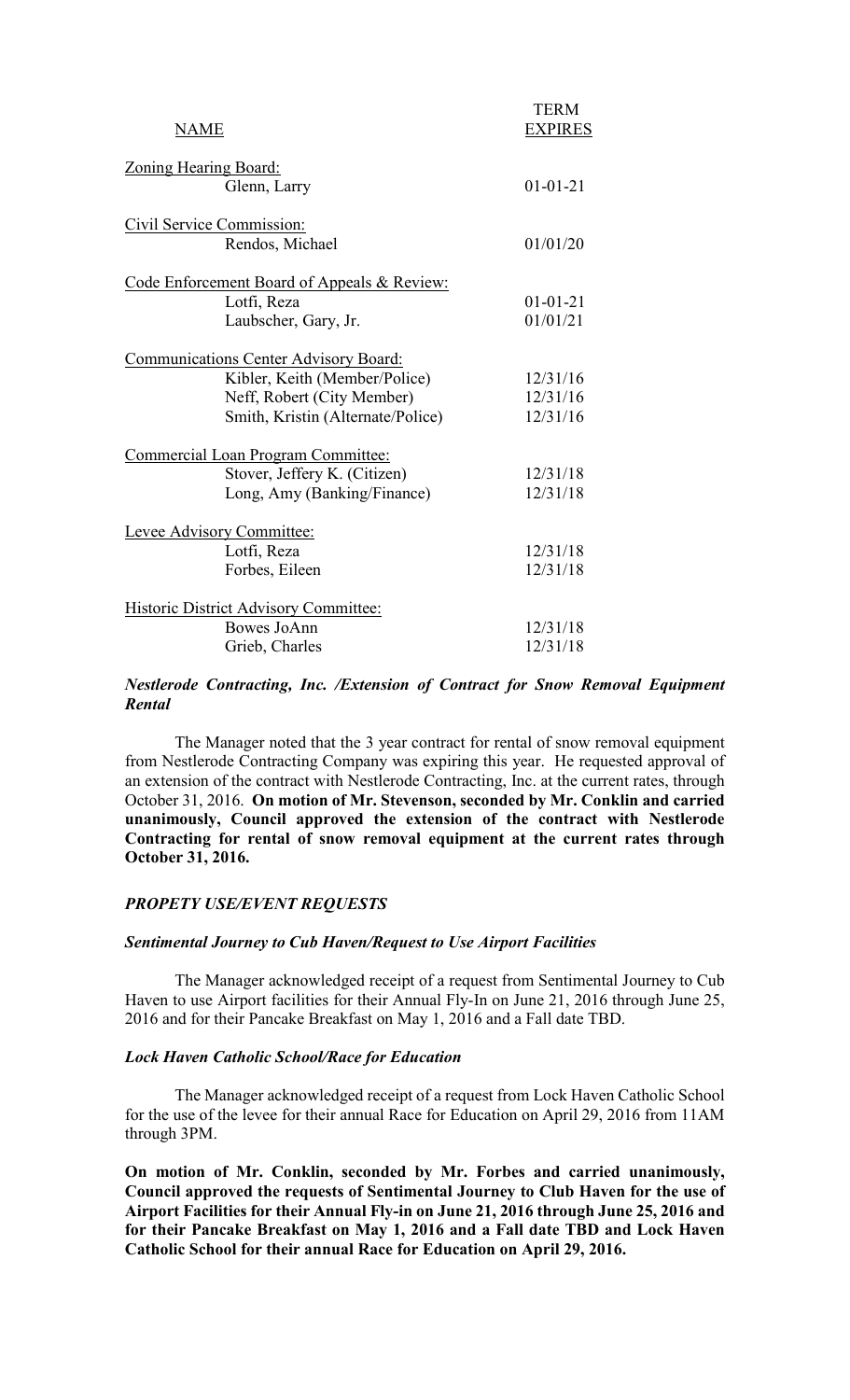#### *Clinton County Tax Claim Bureau/Filing of Unpaid Taxes*

The City Manager acknowledged transmittal of \$206,666.34 in unpaid tax bills to the Clinton County Tax Claim Bureau.

### *Recognition of Donation from Lock Haven Rotary Club*

The Manager recognized the donation of \$100.00 from the Lock Haven Rotary Club for automated defibrillators (AED's).

# *Update of Working Woodlands Forest Carbon Verification Audit*

 The Manager provided an email from Michael C. Eckley, TNC Director of Forest Conservation, regarding the Working Woodlands Forest Carbon Verification Audit. The Manager noted that the City Authority, which owns the watershed property authorized the execution of a conservation easement with the Conservancy to provide a long term management plan that would allow certification of wood products and a carbon credit marketing program. The goal is to prohibit or limit development to compatible uses and provide sustained growth. The Manager noted that as part of this process an annual audit of the timber harvesting and carbon credits is completed. The Manager gave a review of the audit, the process for timbering and establishing volume of carbon to be marketed, and the income generated since May, which included \$63,531.00 from carbon credits and \$141,900.17 from timber harvesting.

### *Authorization to Receive Bids/Garbage Removal Services*

The Manager requested authorization to receive bids for garbage removal services at City buildings and facilities on February 22, 2016. **On motion of Mr. Stevenson, seconded by Mr. Forbes and carried unanimously, Council authorized the acceptance of bids for garbage removal services on February 22, 2016.** 

### *OTHER NEW BUSINESS FROM COUNCILMEMBERS*

 The Manager stated that Mr. John Probst had contacted staff inquiring about maintenance and upkeep of the Fairview Cemetery where he has relatives buried. The Manager noted the City is not responsible and apparently there is no record of anyone responsible for the cemetery. Mr. Probst stated that he will be cleaning up the cemetery.

 Mr. Byerly questioned whether trees in front of the new overlook at Hanna Park would be removed for a clearer view and the Manager stated the City does plan to do this but it has yet to be decided if it can be handled by City personnel alone.

 Mr. Byerly also suggested updating the photos of the previous Mayors, providing photos that are missing and have a plaque listing the years of service. Mr. Bravard noted that he has already started this project.

 Mr. Stevenson suggested staff address permits, fees and procedures or policies for inspections of utility companies involving excavation in City streets.

 Mayor Baney noted he was in Miami Springs, Florida and was given a brochure noting many facts about their Police Department and their accomplishments. Mayor Baney suggested the possibility of preparing a similar brochure about Lock Haven Police Department.

 The City Manager noted on the subject of police, the civil testing written testing will be held Saturday along with agility testing for entry level police officers. Oral examination will follow.